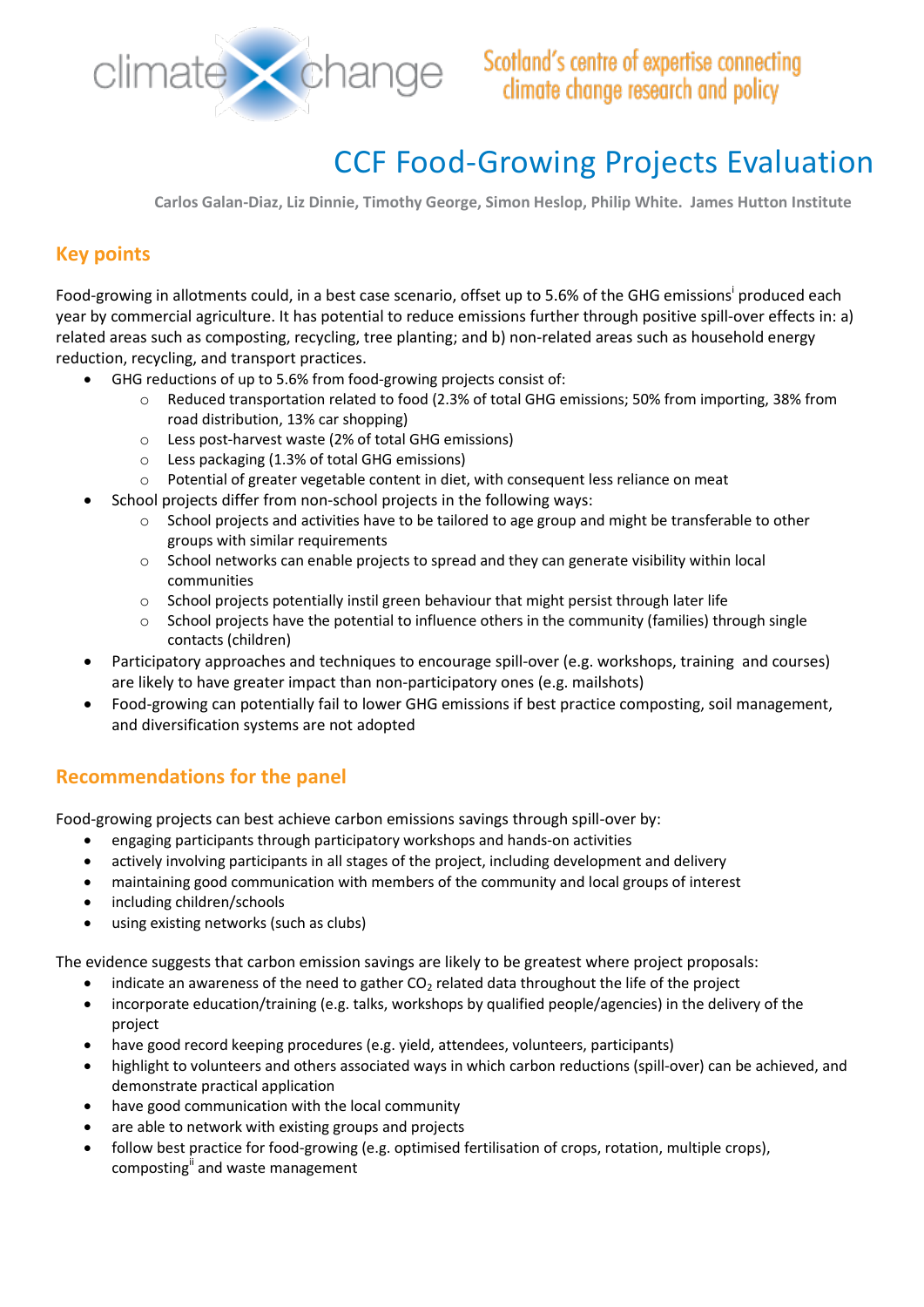# **1. Introduction**

Food-growing has a long history in the UK during which time it has contributed to different social objectives, including alleviating the distressed poor (see Crouch and Ward, 1997) and contributing to the WW2 effort through the 'dig for victory' campaign. More recently, food-growing has been seen as an important way to contribute to GHG savings by reducing food miles and encouraging greater consumption of local produce. In addition, foodgrowing has the potential to have positive social effects, such as greater community cohesion, and increased human health and well-being (Parr, 2007).

In this context food-growing can be seen as 'catalyst behaviour' that "may cause people to start another, or many more, pro-environmental behaviours" (Austin, Cox, Barnett and Thomas, 2011). These new behaviours, or spillover effects, refer to the indirect, sometimes unintended, consequences or side effects of some intervention, event or occurrence. For the purposes of this report spill-over effects are defined as 'additional emissionsreducing behaviour change in participants and the wider community'. In a food-growing context positive spillover is additional emissions-reducing behaviour not related to food growing, such as reducing household energy. Negative spill-over, also known as the rebound effect (see Herring and Sorrell, 2009), may also occur.

# **2. What does good practice looks like in food-growing projects in terms of carbon emissions reductions?**

In a best case scenario where 'best practice' was followed across all UK allotments, food-growing in allotments and gardens could have a maximum direct carbon abatement of 5.6% of the GHG emissions produced each year by agriculture. These theoretical maximum emissions savings arise from: reduced food transportation (2.3% of total GHG emissions from agriculture; 50% of this from importing, 38% from road distribution and 13% from car shopping;), reduced post-harvest waste (2% of total GHG emissions from agriculture) and reduced packaging (1.3% of total GHG emissions from agriculture). Assuming best food-growing practice, it is reasonable to expect a yield of 3kg per m<sup>2</sup> for mixed growing of fruit and vegetables to as much as 10kg m<sup>2</sup> for high-yielding fruit trees from allotments/raised beds. On this basis, one kg of produce grown in an allotment could have up to 5.6% lower GHG emissions than one kg produced in the agricultural sector - however all of this saving is likely to be associated with transportation, post-harvest waste and packaging, not production per se.

Food-growing has the potential to reduce emissions further through spill-over effects. An unquantifiable level of spill-over can be expected from food growing projects: a) related areas such as composting, recycling, tree planting and b) unrelated areas such as household energy reduction, recycling, and transport behaviours.

In relation to school projects there are a number of factors that may potentially contribute to further, but unquantifiable, spill-over: projects and activities that are tailored to specific age groups could make information more accessible (and might be transferable to other groups with similar requirements); school networks can enable projects to spread and gain visibility within local communities and further afield; they have the potential to instil green behaviours and values at an early age which might persist through later life; and they have the potential to influence behaviour more widely (families) through single contacts (children).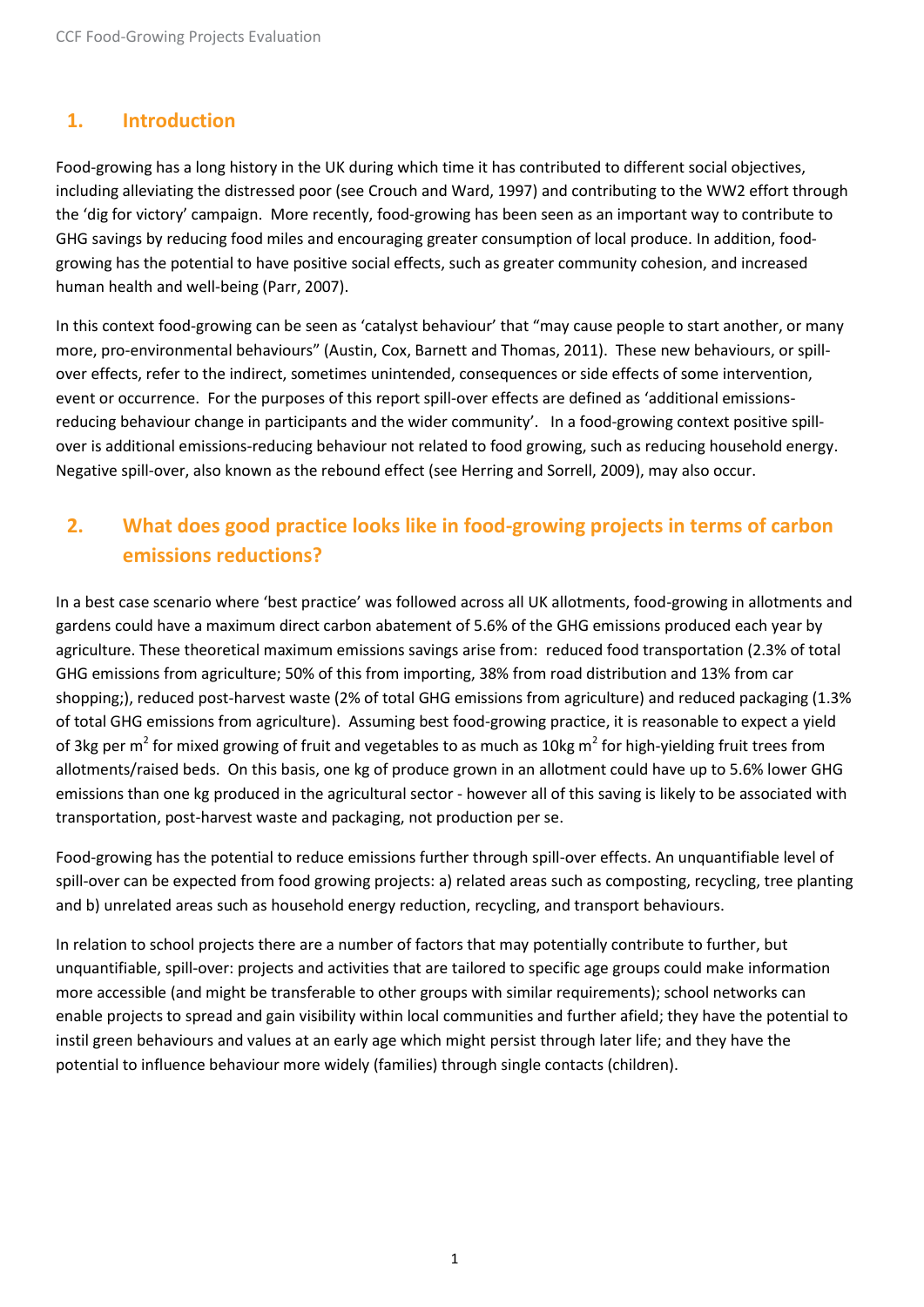# **3. What does best practice look like?**

#### **Wider behaviour change**

The evidence suggests (see Annex 1 for project selection process) that successful food-growing projects make use of a range of approaches and techniques to engage participants, and that these have potential to generate spillover effects. Techniques that engage participants in participatory activities (e.g. workshops, training, open days and courses) are likely to generate greater spill-over than non-participatory techniques (e.g. mailshots), see [Project selection](#page-7-0) process

[For the evidence review a full list of the CCF projects which list food-growing as their main purpose was reviewed.](#page-7-0)  In total there were 154 projects in the CCF database but [only 125 were eligible for screening \(as 29 of them did not](#page-7-0)  [have completed reports\). The 125 available projects were reviewed based on their short summary by each of the](#page-7-0)  [researchers, independently, and scored using the following criteria:](#page-7-0)

- 1 [INCLUDE: food growing seems central and explicitly considers 'children/schools' involvement in the project](#page-7-0)
- .5 [INCLUDE: food growing seems central but children do not](#page-7-0)
- [0 EXCLUDE: food growing does not seem to be central](#page-7-0)

In the [next step the projects were ranked by the total sum of researchers' scores. A maximum score of 3 was](#page-7-0)  [taken as a total agreement on food growing central projects that consider children \(N=13\);](#page-7-0) a minimum score of 0 [was understood as a total agreement on excluding a project as it does not seem food growing central \(N=19\) and a](#page-7-0)  [mean score of 2 was assumed to be high agreement on food growing centrality but required consideration on the](#page-7-0)  centrality of children focus (N=37) [for example some projects are described](#page-7-0) as happening in a school but they do [not necessarily include children throughout the project. We excluded other totalled scores as this meant high](#page-7-0)  disagreement between researchers. We [selected every second project with a score 3 and every fifth project with](#page-7-0)  score 2. In total [12 projects were reviewed in detail, 6 projects that focus on children and 6 projects that do not](#page-7-0)  [focus on children.](#page-7-0)

#### [Table 1](#page-7-0) in the Annex.

Methods for maximising 'spill-over' behaviour change effects rely on: engaging participants through participatory workshops (hands-on activities); involving the participants throughout the life of the project; maintaining good communication with the community and local interest groups; including children/schools in the projects and using existing networks (such as clubs).

#### **Inputs to growing**

Best practice suggests that care is given to identifying the optimal rate of fertilisation for crops. The optimal addition of fertiliser for yield and reduced GHG emissions are not necessarily the same: high value crops (horticultural crops) often have a wide gap between optimal yield and GHG production.

In an ideal scenario, land is corrected for mineral deficiencies, toxicities and pH followed by Best Practice Low Emissions (BPLE) composting by taking off residues and composting them. This includes replacing mineral fertilisers with compost. However, it is important to highlight that external inputs (NPK, manure, council compost) will not be able to be eliminated completely. Compost should only be recommended if it is produced by best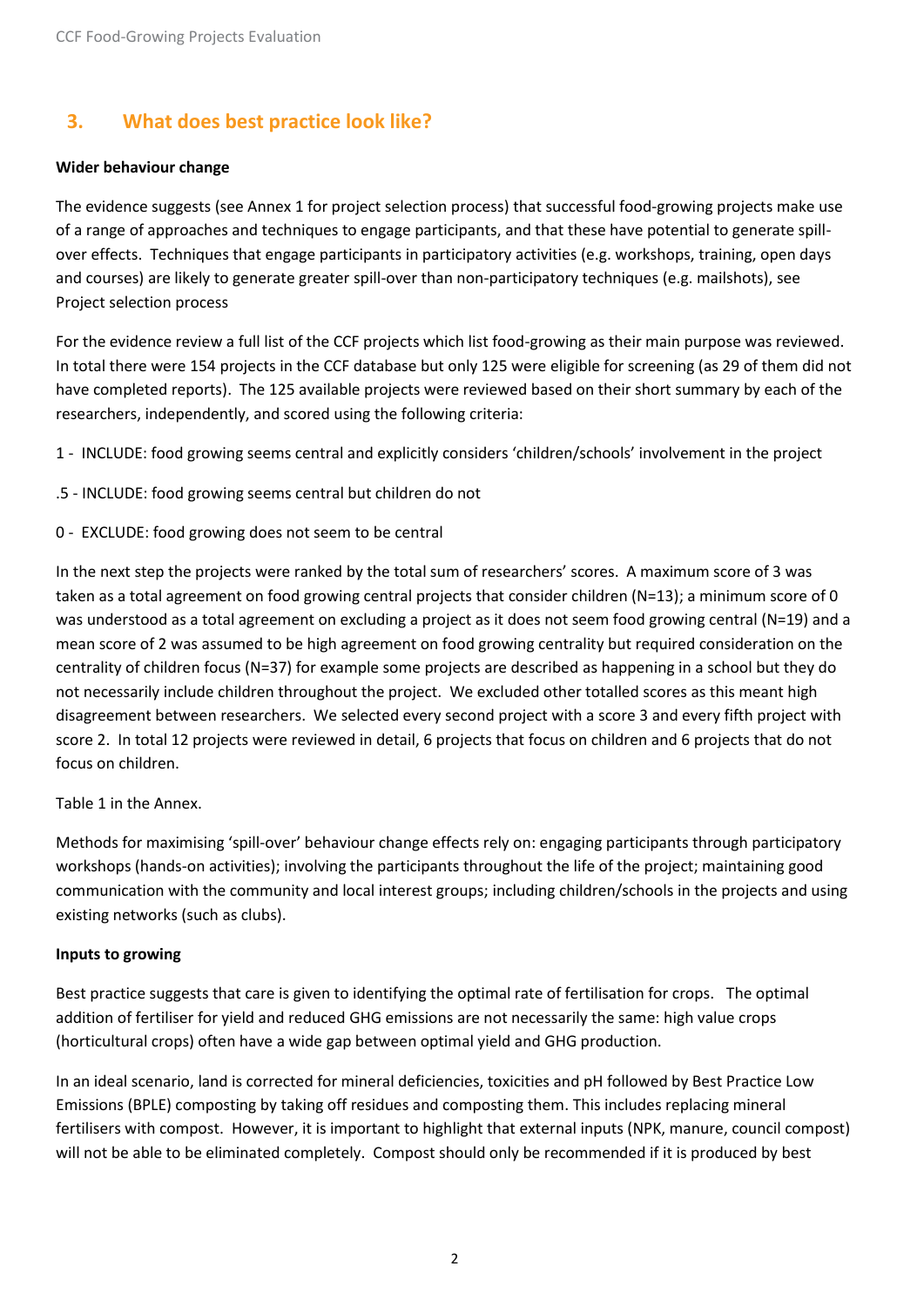practice (Lundy and Peters, 2005). This requires centralisation and/or education, as anaerobic production and timing of compost addition can greatly affect methane production [\(](#page-7-1)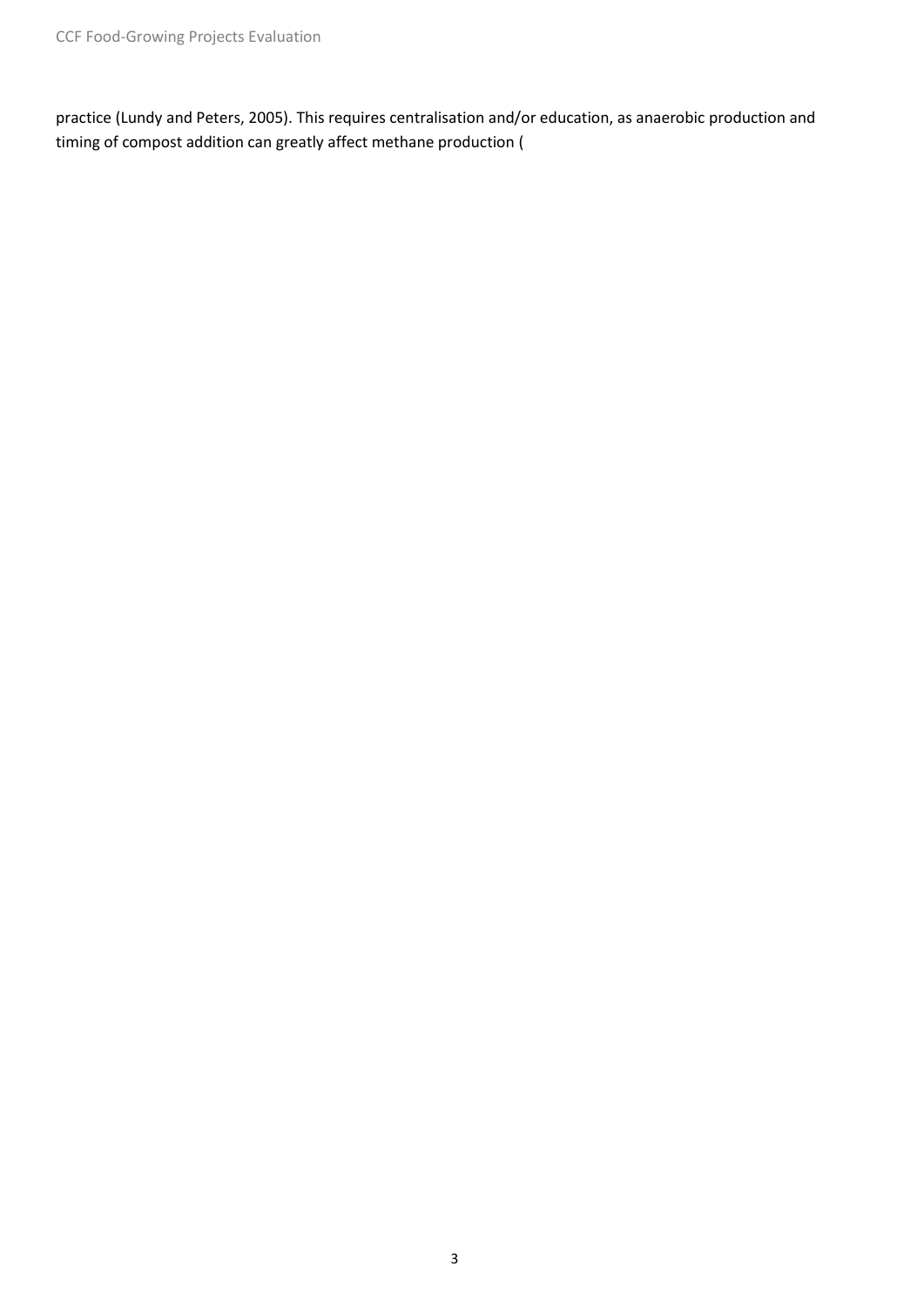#### **[Annex 2:](#page-7-1)**

[Figure 1](#page-7-1) in Annex 2). For example, removing debris and straw from site and compost material will reduce net  $N_2O$ and methane emissions.

Best practice would follow a highly productive, diverse (e.g. rotation, multiple crops) system that uses resources as efficiently as possible. For example, GHG emissions can be manipulated through the crop you choose. Tree crops are least emitting (by locking carbon up in biomass and requiring little input , better still if these can provide products whether fruit, nuts or fuel). This is followed by vegetables such as cabbage, potatoes, tomatoes, beans, and finally other root crops. To minimise GHG emissions from allotment grown fruit and vegetables, a recommendation would be to grow leafy vegetables, potatoes and perennial fruit trees with NPK, animal manure or BPLE compost as a fertiliser source. Moreover, avoiding waterlogging will reduce the opportunity for anaerobic conditions in the soil and reduce methane emission.

More research is needed to identify optimal rates for fertilisation of crops and use of external inputs for all species and varieties, therefore it is not possible to provide a threshold beyond which inputs cancel out carbon savings from produce displaced. As a rule of thumb for the purposes of carbon abatement, growers should fertilise to optimise GHG emission reduction rather than yield. Research into the difference between these two optima for different species needs to be done. But in particular circumstances, best practice may be to keep reducing your N inputs year on year until the point when appreciable yield is lost. The following year you should then go back to the previous year's input and then maintain it. This way each grower defines the threshold they can achieve to minimise fertiliser inputs and maximise yield.

## **4. Recommendations for carbon best practice guidelines for food growing projects**

Promoting allotments and community gardens to reduce GHG emissions is beneficial. Reductions may be achieved through growing food in allotments as well as through associated behavioural changes. Such behaviour changes are difficult, if not impossible, to quantify in terms of their contribution to GHG reduction. Behavioural changes are enhanced through structured engagement activities (workshops, training and open days), achieving visibility (e.g. through being part of a wider network of activists looking to reduce carbon emissions) and providing practical advice and incentives to adopt changes (such as reducing car parking spaces at certain sites or encouraging re-use of water bottles). In addition, there is anecdotal evidence that especially community garden projects encourage social interaction which enhances community cohesion and may lead to new behavioural norms, although this is a long-term process and cannot be shown from the CCF projects funded so far. Behavioural spill-over effects are not simply the result of cause and effect, but occur due to a combination of different factors, of which food-growing may only be one of the catalysts.

In relation to achieving greatest carbon savings from food growing activities, attention needs to be paid to composting methods, which can be extremely variable in their production of GHG emissions and will probably be the greatest variable in the allotment/home production management regime. The greater the opportunity for anaerobic decay, the greater the methane and nitrous oxide production. Composting systems must be designed to limit the amount of GHG emissions otherwise compost cannot be recommended for allotment or home/community gardens (see previous section on best practice).

Assessing the GHG emissions associated with polytunnels and polycrubs is complicated. GHG emissions per area in polytunnels and polycrubs will be greater due to increased temperature. But as the yield will be greater, GHG emissions per tonne of produce are likely to be reduced. Polytunnels and polycrubs extend the season, meaning greater production per year and resource. They also allow the growing of more exotic species, reducing the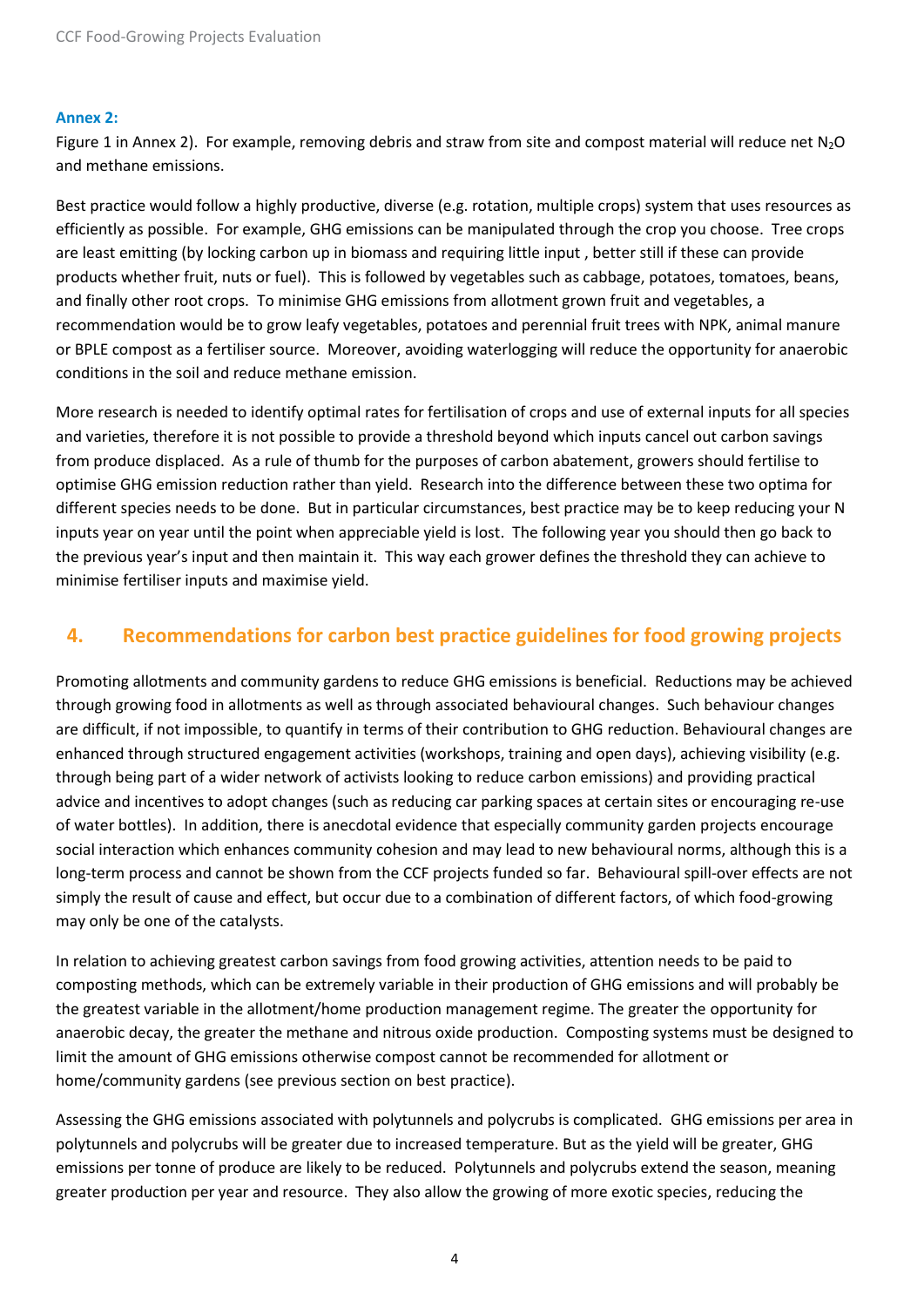emissions associated with importing these. Polycrubs may be better than polytunnels as they are stronger, need replacing less often and use recycled materials, therefore reducing the GHG emissions in producing them. Further research is required in order to establish which is more sustainable over its life cycle.

Raised beds are likely to be beneficial in reducing GHG emissions. Such systems are likely to be better drained than flat soils, therefore less anaerobic production of methane and nitrous oxide. Soils in raised beds will be tend to be imported and better quality, thus better drained and less reliant on the addition of fertiliser. However, in dry years raised beds may need irrigation with all the GHG emissions this entails. If rain water can be harvested from a larger area then this may minimise the impact of irrigating.

We provide the following comments in relation to popular techniques, management practices and inputs to growing in the reviewed CCF food-growing projects:

- Greenway is a system that relies on the production of compost and biohumus. The compost is produced using a Greenway HotBox and the biohumus is produced using vermiculture (worms). There is no information on the GHG emissions from these systems so it is not clear whether these are low-emission composting systems or not. If they are not then this system should not be recommended.
- Permaculture and organic systems (which rely on the addition of non-mineral fertilizers and fertility that relies on manure, green manure, composts and rock minerals) will not necessarily have a positive impact on GHG emissions compared to intensive agriculture. GHG reductions will depend upon whether best practice is followed in terms of optimal fertilisation of crops, composting and waste management.
- No-dig systems have shown various abilities to sequester carbon, increasing carbon content in some soils and losing carbon in others. The general view is that no-till systems reduce GHG emissions both from soil and from the need to use machinery to till the land.

A caveat to these particular common techniques is that there are also GHG emissions associated with producing and transporting polytunnels and polycrubs. New polythene has to be added regularly to maintain efficient growth production, which leads to emissions. There will also be GHG emissions associated with building raised beds and importing soil.

With respect to carbon accounting, the data provided in the selected CCF food-growing projects are not adequate to make a scientific appraisal of the CO<sub>2</sub> savings. It is necessary to express GHG emissions in terms of yield rather than land area (size of the plot). Whilst the assumptions of the Low Carbon Road Map are used in some projects it is questionable whether these are adequate in every case.

# **5. Issues encountered/caveats to the report**

The level of project reporting is not consistent. As such, spill-over effects from food-growing projects are difficult to quantify. Food-growing can be a catalyst for further low-carbon/energy reducing behaviours but the causality of the relationship is not straightforward, and behaviour change may be due to engagement techniques and factors other than food-growing which are not accounted for in the reports.

It is difficult to evaluate negative spill-over effects. Further research is needed to identify the extent to which food-growing may increase GHG emissions due to, for example: the GHG associated with building and maintaining allotments/gardens; badly composted waste; greater food preparation; greater temperature controlled conditions for food storage and greater calorific intake required to sustain increased levels of human labour.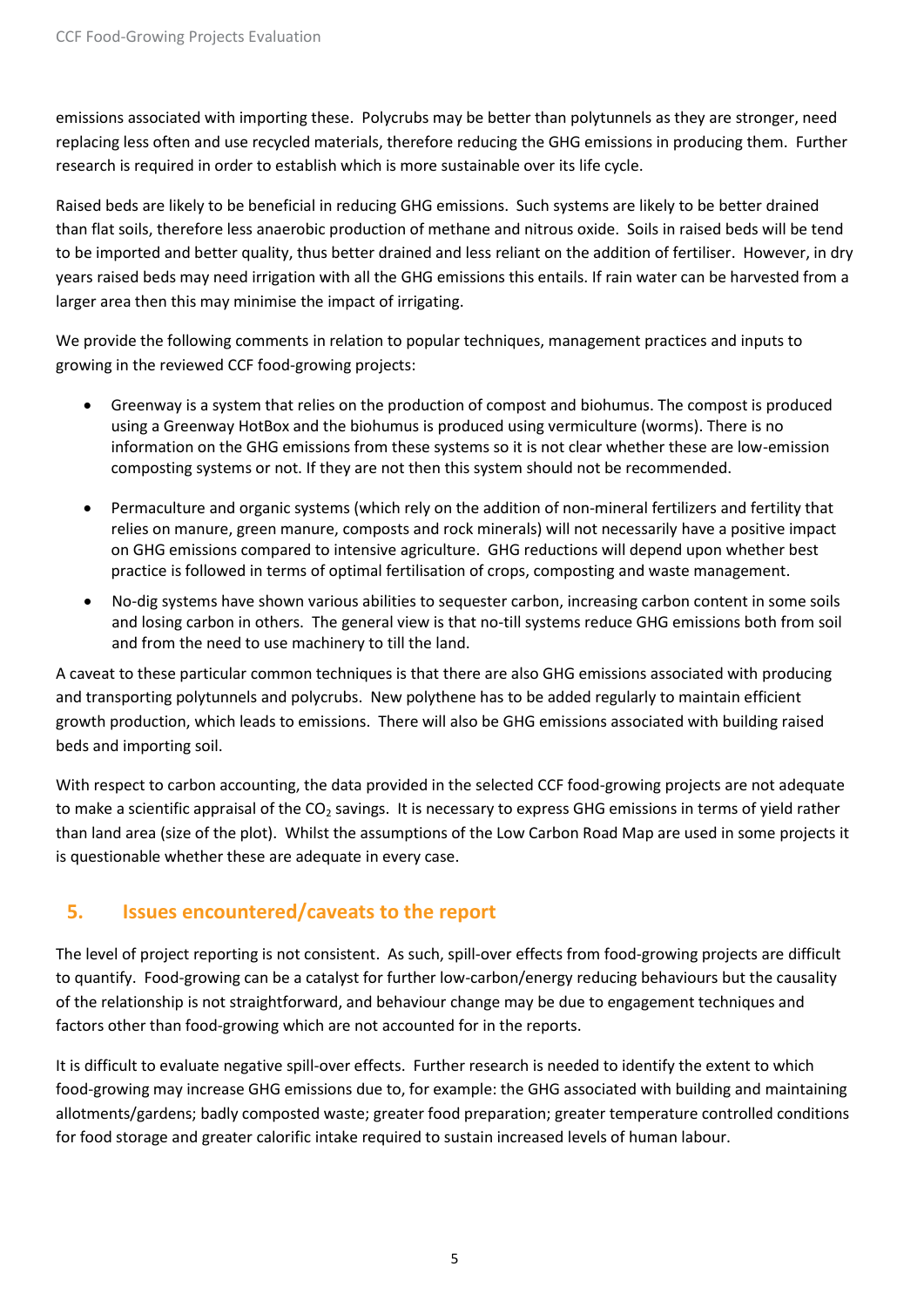# **6. Summary**

Food-growing projects have the potential to reduce GHG emissions from food-growing activities and through triggering associated behaviour change. Food-growing in a best case scenario can offset up to 5.6% of the GHG emissions produced each year by commercial agriculture. An unquantifiable level of spill-over in related behaviour change can be expected from food growing projects in a) related areas such as composting, recycling, tree planting and b) non-related areas such as household energy reduction, adoption of pro-environmental recycling and transport practices.

The evidence suggests that successful food-growing projects make use of a range of approaches and techniques in order to engage participants. Techniques which engage participants in participatory activities (e.g. workshops, training, open days and courses) are likely to generate greater spill-over behaviour than non-participatory techniques (e.g. mailshots). Schools projects have potential to generate spill-over through using existing education networks, instilling green behaviour & values at an early age, and reaching families and friends through the child contact (s).

Best practice to reduce GHG emissions from food growing suggests that care is given to identifying the optimal rate of fertilisation for crops and that a highly productive, diverse (e.g. rotation, multiple crops) system is followed, which uses resources and deals with waste as efficiently as possible. More research is needed to identify optimal rates for fertilisation of crops and use of external inputs for all species and varieties, therefore it is not possible to provide a threshold beyond which inputs cancel out carbon savings from produce displaced.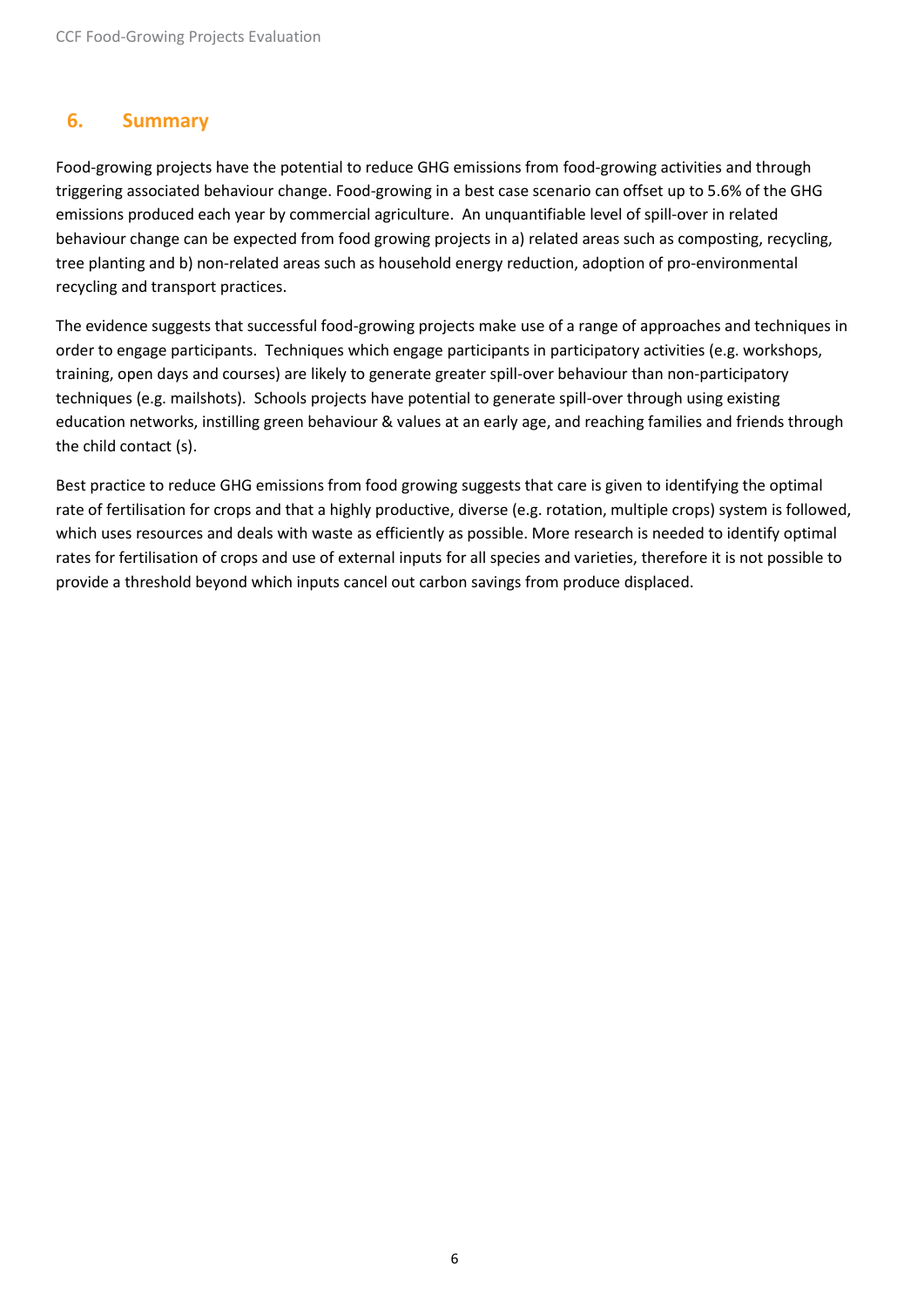### **ANNEXES**

#### <span id="page-7-0"></span>**Annex 1: Project selection process**

For the evidence review a full list of the CCF projects which list food-growing as their main purpose was reviewed. In total there were 154 projects in the CCF database but only 125 were eligible for screening (as 29 of them did not have completed reports). The 125 available projects were reviewed based on their short summary by each of the researchers, independently, and scored using the following criteria:

1 - INCLUDE: food growing seems central and explicitly considers 'children/schools' involvement in the project

- .5 INCLUDE: food growing seems central but children do not
- 0 EXCLUDE: food growing does not seem to be central

In the next step the projects were ranked by the total sum of researchers' scores. A maximum score of 3 was taken as a total agreement on food growing central projects that consider children (N=13); a minimum score of 0 was understood as a total agreement on excluding a project as it does not seem food growing central (N=19) and a mean score of 2 was assumed to be high agreement on food growing centrality but required consideration on the centrality of children focus (N=37) for example some projects are described as happening in a school but they do not necessarily include children throughout the project. We excluded other totalled scores as this meant high disagreement between researchers. We selected every second project with a score 3 and every fifth project with score 2<sup>ii</sup>. In total 12 projects were reviewed in detail, 6 projects that focus on children and 6 projects that do not focus on children.

<span id="page-7-1"></span>

| projects                                           |                                                                                                                                                                                                                                                                                                                              |                        |                                                                                                                                                                                                                               |
|----------------------------------------------------|------------------------------------------------------------------------------------------------------------------------------------------------------------------------------------------------------------------------------------------------------------------------------------------------------------------------------|------------------------|-------------------------------------------------------------------------------------------------------------------------------------------------------------------------------------------------------------------------------|
| Participatory approaches and techniques (Hands-on) |                                                                                                                                                                                                                                                                                                                              | Non-participatory ones |                                                                                                                                                                                                                               |
|                                                    | Workshops: shed and cabin building, fencing,<br>planting (trees, herbs, plants), composting, waste<br>disposal (e.g. food, green waste), food preparation,<br>edible plants identification (plants, fruits, herbs),<br>growing (pruning, scything, potting, caring for<br>produce, improving soil quality), gardening, craft | $\bullet$<br>$\bullet$ | cookery demonstrations<br>information sessions (meetings) as well as provision<br>of information through media campaigns (e.g.<br>leaflets, newspapers, radio), for example healthy<br>eating, energy saving, recycling, etc. |
|                                                    | making (with goods that can be reused or recycled),<br>tool using and care, recycling, wood work,<br>vegetable carving, willow weaving, bee keeping,<br>chicken keeping, wormeries, watering and<br>rainwater collection<br>training                                                                                         |                        |                                                                                                                                                                                                                               |
|                                                    | courses                                                                                                                                                                                                                                                                                                                      |                        |                                                                                                                                                                                                                               |
| ٠<br>٠<br>٠<br>٠                                   | grown your own day<br>taster afternoons<br>open gardens<br>surplus plant and seeds give away events<br>growing competitions                                                                                                                                                                                                  |                        |                                                                                                                                                                                                                               |
|                                                    | seed swapping                                                                                                                                                                                                                                                                                                                |                        |                                                                                                                                                                                                                               |

**Table 1. Examples of participatory and non-participatory approaches and techniques identified in the reviewed CCF food-growing**